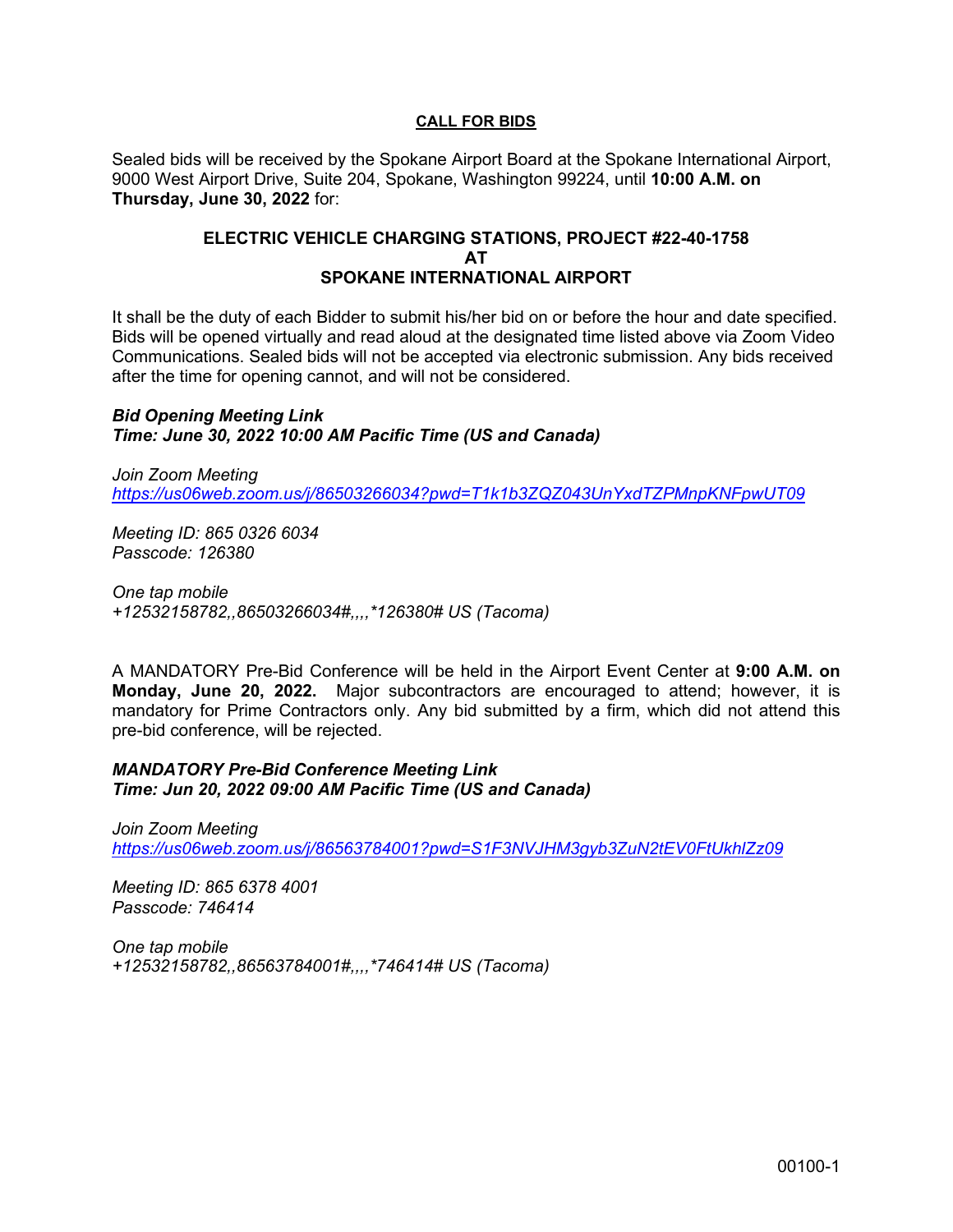The general nature of the Work is as follows:

- The Work includes the installation of new electric vehicle charging stations for the West Parking Garage, outside parking area and near the Executive Conference Center. The Work also includes pavement cutting and replacement, sidewalk removal and replacement, landscaping replacement and irrigation repair, landscape aggregate and weed barrier placement, parking wheel stops, signs, conduit and conductor installation, electrical equipment and enclosures, and connection to existing electrical panels.
- The project is broken into three (3) separate bid schedules. SIA may award one or more schedules to the successful bidder
- Contract award will be made on July 21, 2022. The Contractor will be expected to procure materials and be ready to start construction in August 2022.

Each Bidder will be required to furnish satisfactory evidence of competency to perform the proposed work within the time specified, including;

- Written statement covering the bidders past experience on similar work
- List of available construction equipment needed to complete the work on time
- References with knowledge of the Bidders competency to complete the work for this project

**Contract Documents are available at [www.siaplanroom.com.](https://hosted.onlineplanservice.com/Project/125)** Documents can be viewed and/or purchased online. The Planholders List is also available at this website. All addenda will be issued through email. Bidders must order online to be placed on the Planholders List and to receive automatic e-mail notification of addenda. Abadan Reprographics & Imaging, 603 East Second Avenue, Spokane, WA 99202 (Phone: 509-747-2964) should be contacted with website and plan ordering questions. Questions during the bid period and inquiries regarding bid results (after bid opening) should be directed to the Parking & Ground Transportation Department of Spokane Airports, Monday through Friday, between 8:00 a.m. and 4:30 p.m. by contacting Chance Abbey at (509) 455-6444 or cabbey@spokaneairports.net.

A contract according to the General Conditions, Supplementary Conditions, and Addendums (if applicable) shall be signed prior to work commencing. Each bid must be accompanied by a cashier's check or surety bid bond, in an amount of not less than five percent (5%) of the total bid for all bid schedules (including sales tax). A performance bond, payment bond, and liability insurance in accordance with the contract documents will be required for the Contract. This is a prevailing wage project per applicable State Law.

The Spokane Airport Board reserves the right to reject any and all bids, to waive any informality, to accept any alternate bids, and to make such award that it deems to be in the best interest of the Airport pursuant to the terms of the Instruction to Bidders and General Conditions. The contract will be awarded to the lowest responsive and responsible bidder. All bidders are cautioned to be aware of the requirement to have their bids considered responsive.

Spokane International Airport is an Equal Opportunity Employer and encourages Women, Minority, Disadvantaged Business Enterprises and small businesses to participate in the competitive bidding process.